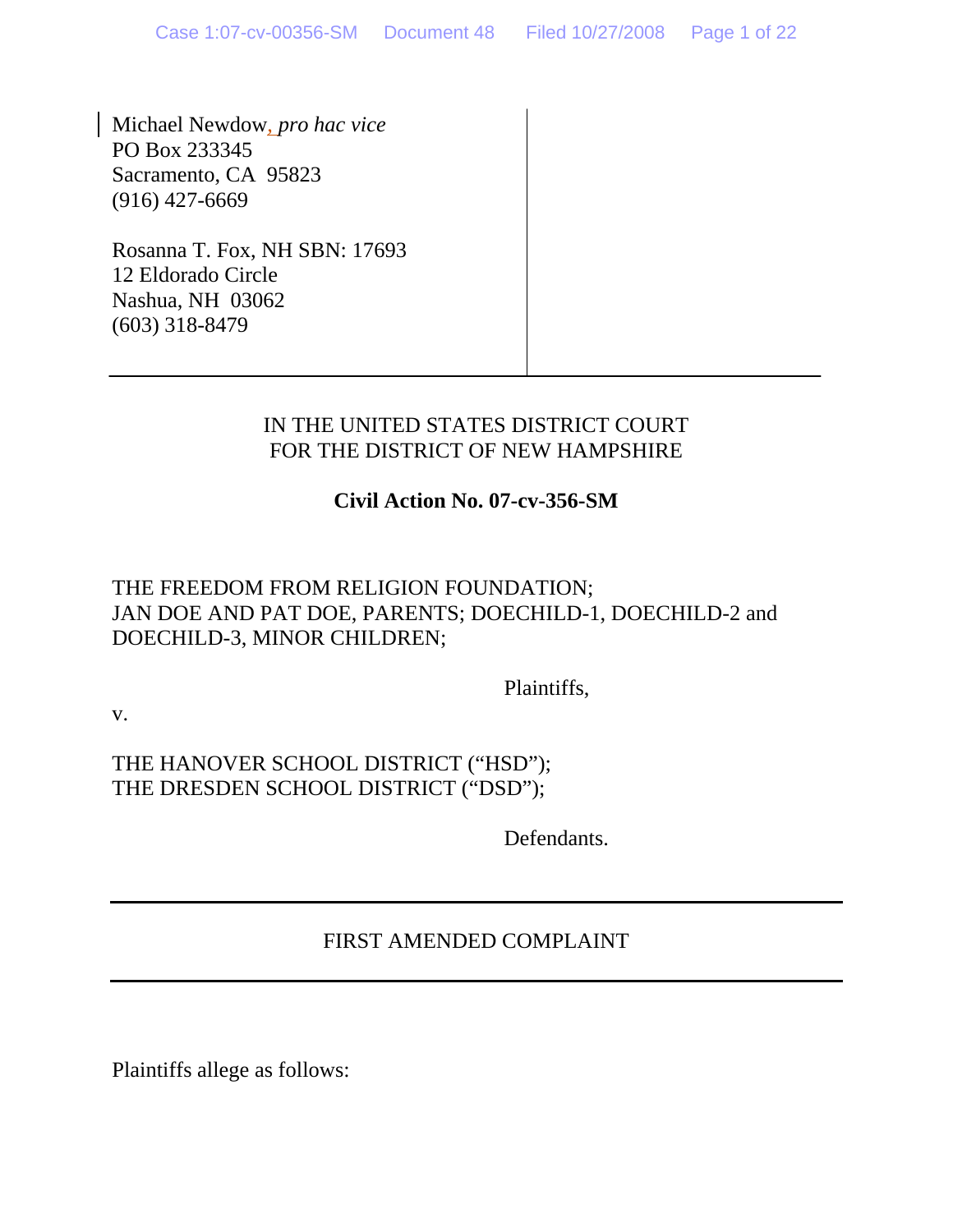# **TABLE OF CONTENTS**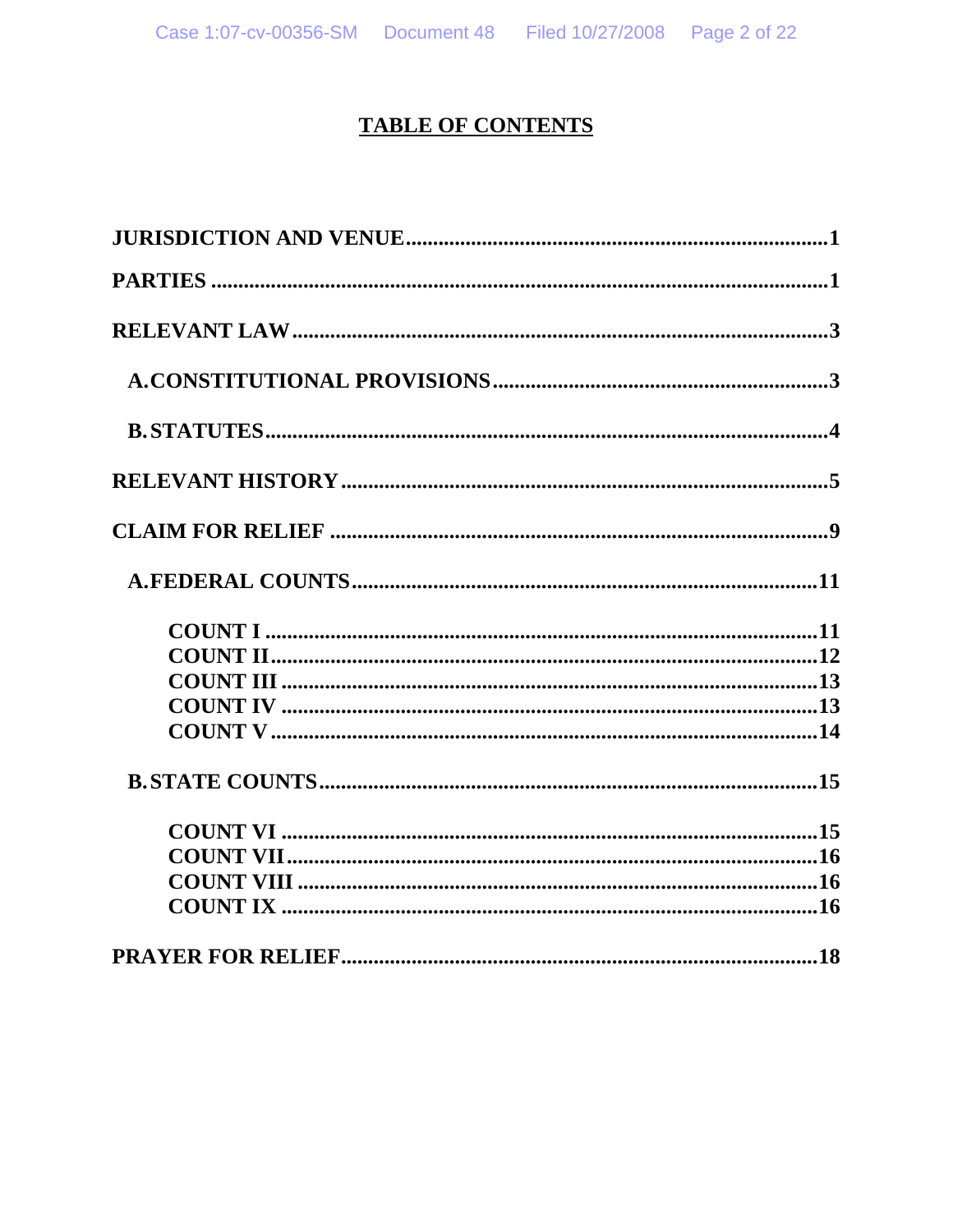# **JURISDICTION AND VENUE**

| 2      | 1. This is a civil action claiming (among others) violations of the First, Fifth and |
|--------|--------------------------------------------------------------------------------------|
| 3      | Fourteenth Amendments of the Constitution of the United States of America.           |
| 4      | As such, this Court has jurisdiction under 28 U.S.C. § 1331.                         |
| 5      | 2. This action alleges that Defendants Hanover School District ("HSD") and           |
| 6      | Dresden School District ("DSD") have deprived and/or will deprive Plaintiffs of      |
| 7      | rights secured by the First, Fifth and Fourteenth Amendments to the                  |
| $8\,$  | Constitution of the United States of America. As such, this Court has                |
| 9      | jurisdiction pursuant to 42 U.S.C. § 1983 and 28 U.S.C. § 1343(a)(3).                |
| $10\,$ | 3. A substantial part of the events or omissions giving rise to this claim occurred, |
| 11     | occur or will occur in the District of New Hampshire. Venue is therefore proper      |
| 12     | under $28$ U.S.C. $\S$ 1391(b)(2).                                                   |
| 13     | 4. Defendants HSD and DSD reside in New Hampshire. Venue is therefore proper         |
| 14     | under 28 U.S.C. § 1391(b)(1) and (3).                                                |
| 15     |                                                                                      |
| 16     | <b>PARTIES</b>                                                                       |
| 17     | Plaintiff Freedom From Religion Foundation (FFRF) is a national association<br>5.    |
| 18     | of freethinkers (atheists and agnostics), established as a $501(c)(3)$ educational   |
| 19     | group in 1978, which works to protect its members by keeping church and state        |
| 20     | separate. The Foundation, based in Madison, Wisconsin, has members in every          |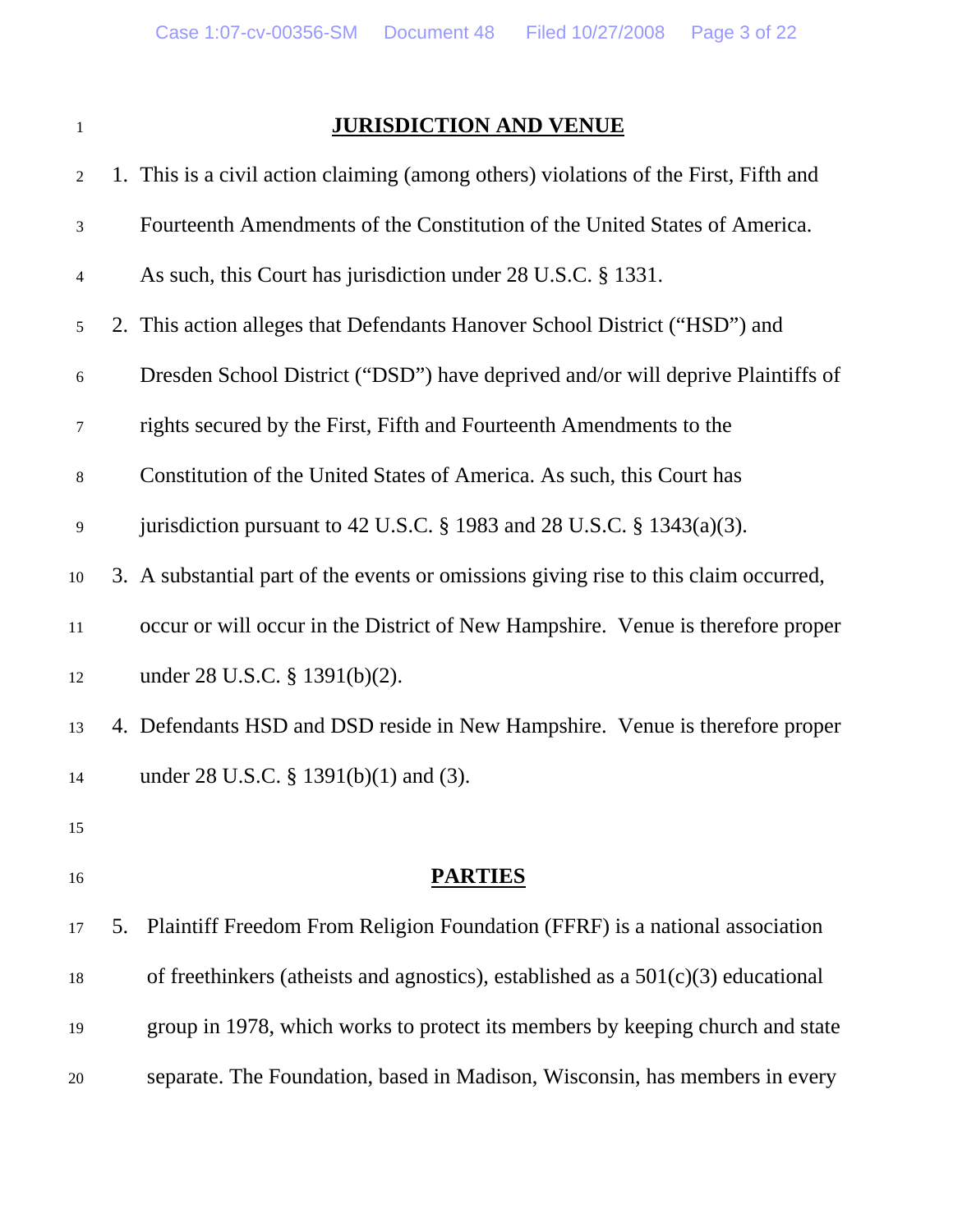| $\mathbf{1}$     |    | state, including New Hampshire. Current total membership is approximately         |
|------------------|----|-----------------------------------------------------------------------------------|
| $\boldsymbol{2}$ |    | 12,600, of which approximately 60 are from New Hampshire. Members of              |
| 3                |    | FFRF live in, pay taxes in, and have children (or are children) who attend        |
| 4                |    | public schools in this judicial district.                                         |
| 5                |    | 6. Plaintiffs Jan Doe and Pat Doe are members of FFRF. They are residents and     |
| 6                |    | citizens of the United States, of the State of New Hampshire and of Hanover,      |
| 7                |    | New Hampshire. They own property situated in Hanover, New Hampshire.              |
| 8                |    | Accordingly, they pay taxes that are used to fund HSD and DSD and their           |
| 9                |    | schools. They are the parents of DoeChild-1, DoeChild-2 and DoeChild-3, with      |
| $10\,$           |    | full legal custody of those children.                                             |
| 11               |    | 7. Plaintiffs DoeChild-1, DoeChild-2 and DoeChild-3 are residents and citizens of |
| 12               |    | the United States, of the State of New Hampshire, and of Hanover, New             |
| 13               |    | Hampshire. They are all siblings and they are all children of Jan and Pat Doe.    |
| 14               | 8. | All three of the DoeChildren are currently enrolled in elementary school within   |
| 15               |    | HSD.                                                                              |
| 16               |    | 9. As a sixth grader, DoeChild-1 currently attends a middle school which is       |
| 17               |    | jointly administered by HSD and DSD. DoeChild-1 will begin seventh grade –        |
| 18               |    | solely under the control of DSD – beginning at the end of the coming summer       |
| 19               |    | (2009).                                                                           |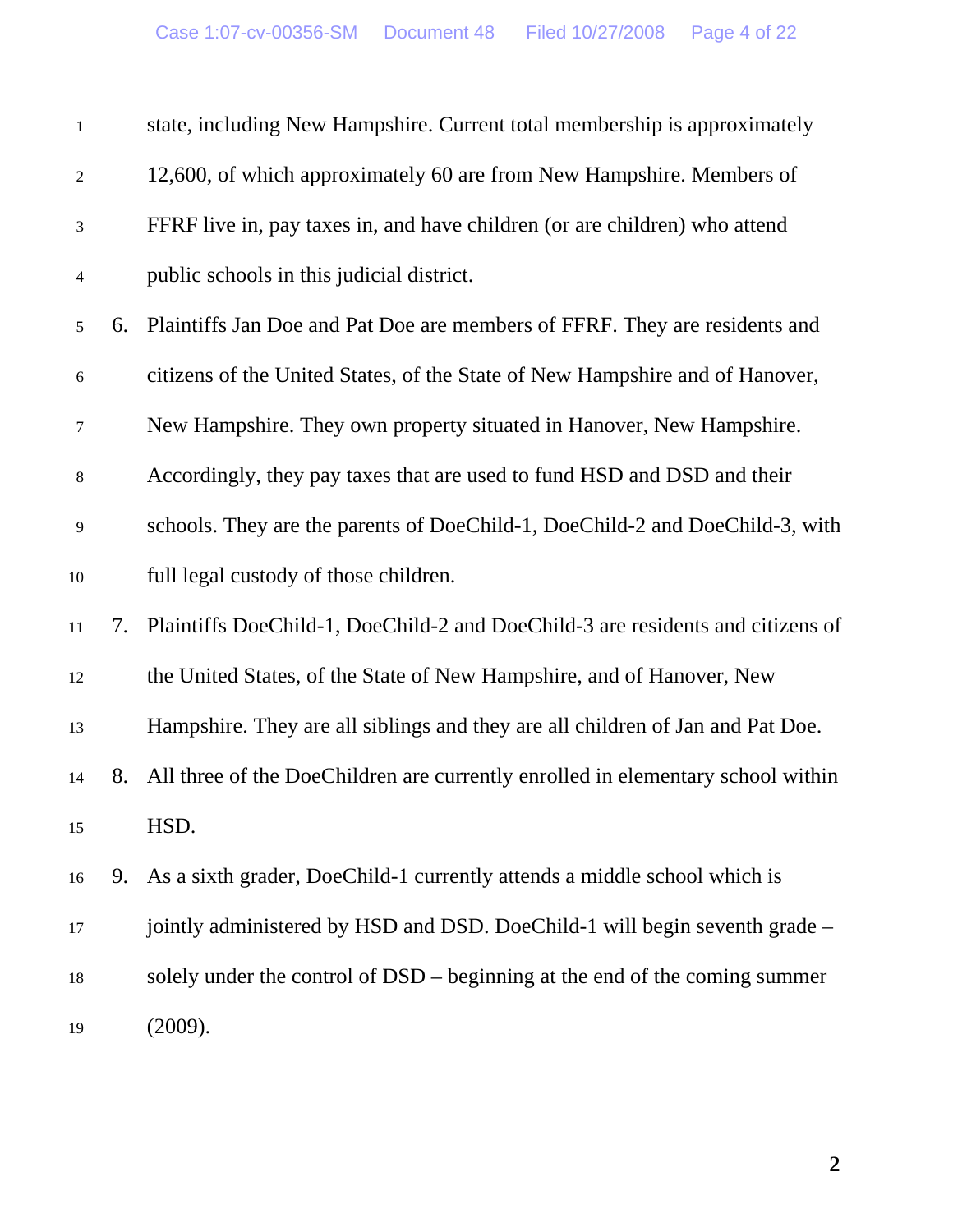| $\mathbf{1}$ | 10. DoeChild-2 and DoeChild-3 will eventually attend one or more of DSD's        |
|--------------|----------------------------------------------------------------------------------|
| 2            | schools as well.                                                                 |
| 3            | 11. Defendant the Hanover School District ("HSD") is the governing body          |
| 4            | responsible for operating, controlling and supervising free public elementary    |
| 5            | schools in Hanover, New Hampshire.                                               |
| 6            | 12. Defendants Dresden School District ("DSD") is the governing body responsible |
| 7            | for operating, controlling and supervising free public middle and high schools   |
| 8            | in Hanover, New Hampshire.                                                       |
| 9            |                                                                                  |
| 10           |                                                                                  |
| 11           | <b>RELEVANT LAW</b>                                                              |
| 12           | A. CONSTITUTIONAL PROVISIONS                                                     |
|              |                                                                                  |
| 13           | 13. The Fourteenth Amendment to the Constitution of the United States of America |
| 14           | states, in pertinent part, that:                                                 |
| 15           | No State shall make or enforce any law which shall                               |
| 16           | abridge the privileges or immunities of citizens of the                          |
| 17           | United States; nor shall any State deprive any person of                         |
| 18           | life, liberty, or property, without due process of law; nor                      |
| 19           | deny to any person within its jurisdiction the equal                             |
| 20           | protection of the laws.                                                          |
| 21<br>22     | 14. The First Amendment to the Constitution of the United States of America      |
| 23           | states, in pertinent part, that "Congress shall make no law respecting an        |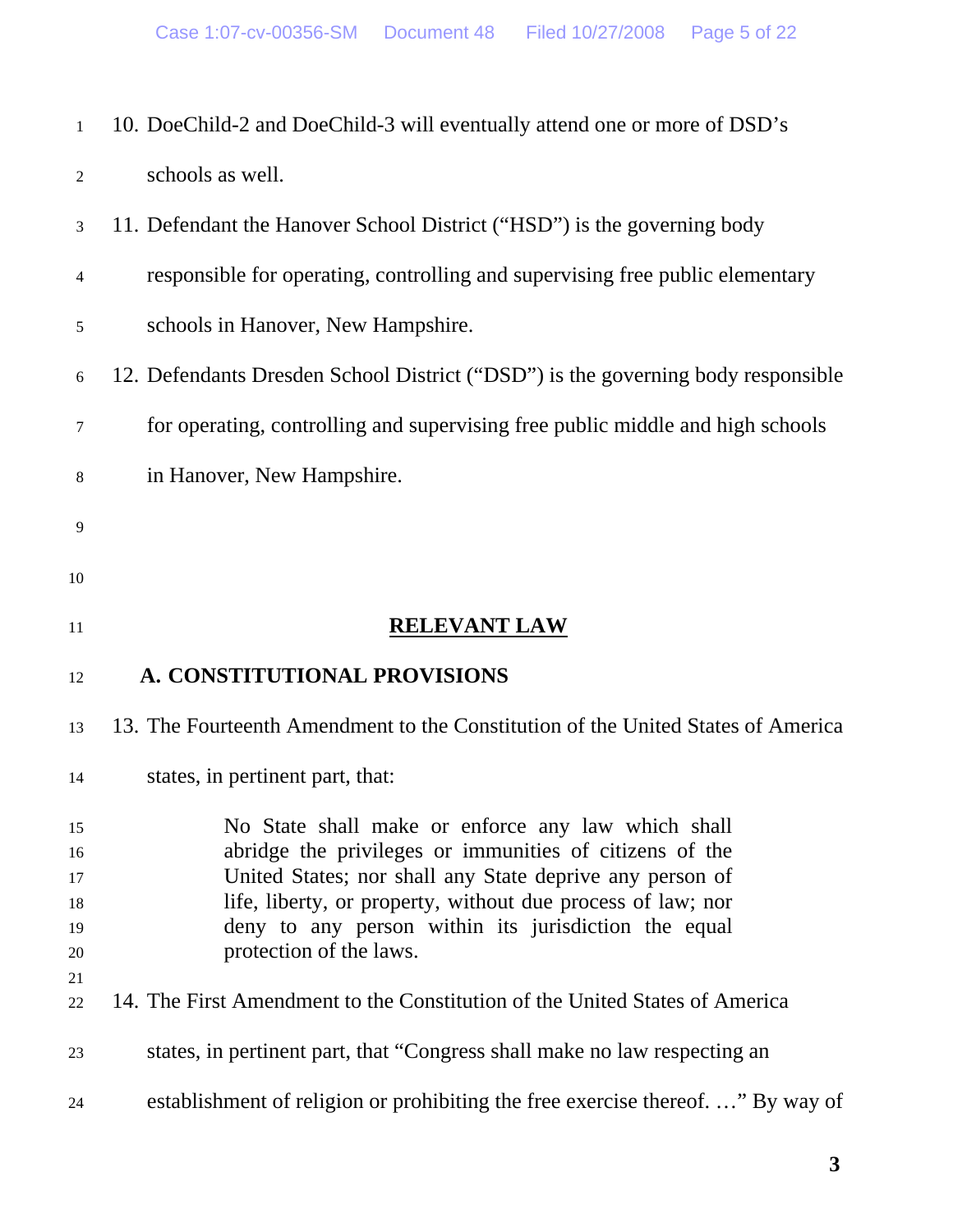| 1              | the aforementioned Fourteenth Amendment, the States are subject to these          |
|----------------|-----------------------------------------------------------------------------------|
| $\overline{2}$ | Religion Clauses. Cantwell v. Connecticut, 310 U.S. 296, 303-304 (1940).          |
| 3              | 15. Article 6 (Morality and Piety) of the New Hampshire Constitution provides, in |
| $\overline{4}$ | pertinent part:                                                                   |
| $\sqrt{5}$     | [N] o person shall ever be compelled to pay towards the                           |
| 6              | support of the schools of any sect or denomination. And                           |
| 7              | every person, denomination or sect shall be equally under                         |
| 8              | the protection of the law; and no subordination of any one                        |
| $\overline{9}$ | sect, denomination or persuasion to another shall ever be                         |
| 10             | established.                                                                      |
| 11             |                                                                                   |
| 12             |                                                                                   |
| 13             | <b>B. STATUTES</b>                                                                |
| 14             | 16. Pursuant to 4 U.S.C. § 4, the Pledge of Allegiance to the Flag of the United  |
| 15             | <b>States of America reads:</b>                                                   |
| 16             | I pledge allegiance to the flag of the United States of                           |
| 17             | America, and to the Republic for which it stands, one                             |
| 18             | Nation under God, indivisible, with liberty and justice for                       |
| 19             | all.                                                                              |
| 20             |                                                                                   |
| 21             | 17. RSA § 194:15-c (New Hampshire School Patriot Act) states:                     |
| 22             | I. As a continuation of the policy of teaching our                                |
| 23             | country's history to the elementary and secondary                                 |
| 24             | pupils of this state, this section shall be known as the                          |
| 25             | New Hampshire School Patriot Act.                                                 |
| 26             | II. A school district shall authorize a period of time                            |
| 27             | during the school day for the recitation of the pledge                            |
| 28             | of allegiance. Pupil participation in the recitation of                           |
| 29             | the pledge of allegiance shall be voluntary.                                      |
| 30             | III. Pupils not participating in the recitation of the pledge                     |
| 31             | of allegiance may silently stand or remain seated but                             |
| 32             | shall be required to respect the rights of those pupils                           |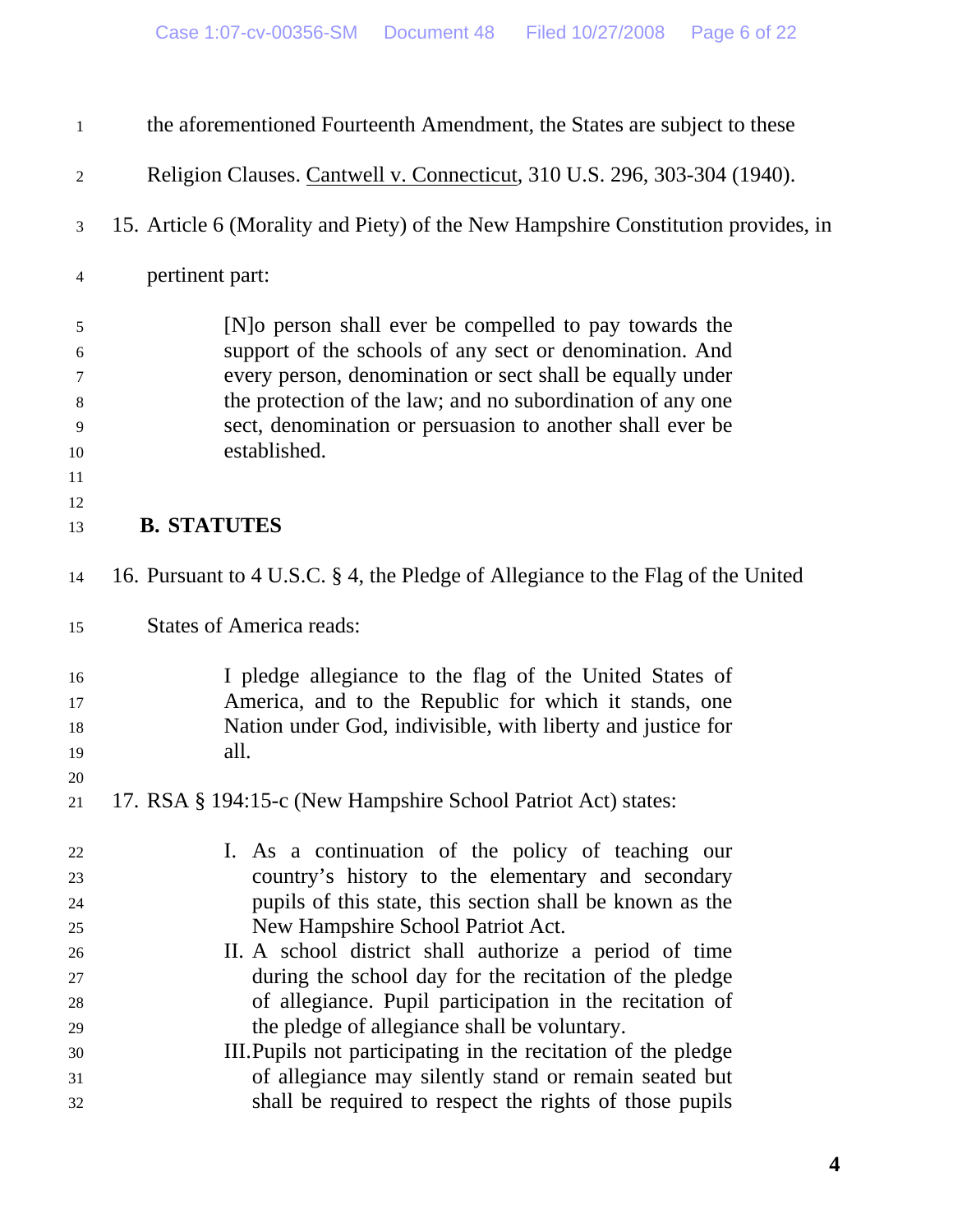| 1<br>$\mathfrak{2}$<br>3<br>$\overline{4}$ | electing to participate. If this paragraph shall be<br>declared to be unconstitutional or otherwise invalid,<br>the remaining paragraphs in this section shall not be<br>affected, and shall continue in full force and effect. |
|--------------------------------------------|---------------------------------------------------------------------------------------------------------------------------------------------------------------------------------------------------------------------------------|
| $\mathfrak s$<br>6                         | 18. RSA § 169-D:23 (Religious Preference) states (in pertinent part):                                                                                                                                                           |
| 7<br>8<br>9<br>10                          | No child under the supervision of any state institution<br>shall be denied the free exercise of his religion or that of<br>his parents.                                                                                         |
| 11                                         |                                                                                                                                                                                                                                 |
| 12                                         | <b>RELEVANT HISTORY</b>                                                                                                                                                                                                         |
| 13                                         | 19. In preparation for the $400th$ anniversary of Columbus's arrival in the New                                                                                                                                                 |
| 14                                         | World, The Youth's Companion - a children's magazine based in Boston -                                                                                                                                                          |
| 15                                         | published on September 8, 1892 the following short recitation:                                                                                                                                                                  |
| 16<br>17                                   | I pledge allegiance to my Flag and to the Republic for which it stands: one<br>Nation indivisible, with Liberty and Justice for all.                                                                                            |
| 18<br>19                                   | 20. With the support of President Benjamin Harrison, schools throughout the                                                                                                                                                     |
| 20                                         | nation were encouraged to use that "pledge" that year as part of their                                                                                                                                                          |
| 21                                         | Columbus Day festivities.                                                                                                                                                                                                       |
| $22\,$                                     | 21. Subsequently, the nation's schools adopted this pledge to be recited daily by                                                                                                                                               |
| 23                                         | the students, led by their teachers.                                                                                                                                                                                            |
| 24                                         | 22. As increasing numbers of immigrants flowed into the country, "my Flag"                                                                                                                                                      |
| $25\,$                                     | became somewhat ambiguous. Thus, in 1923, those two words were replaced                                                                                                                                                         |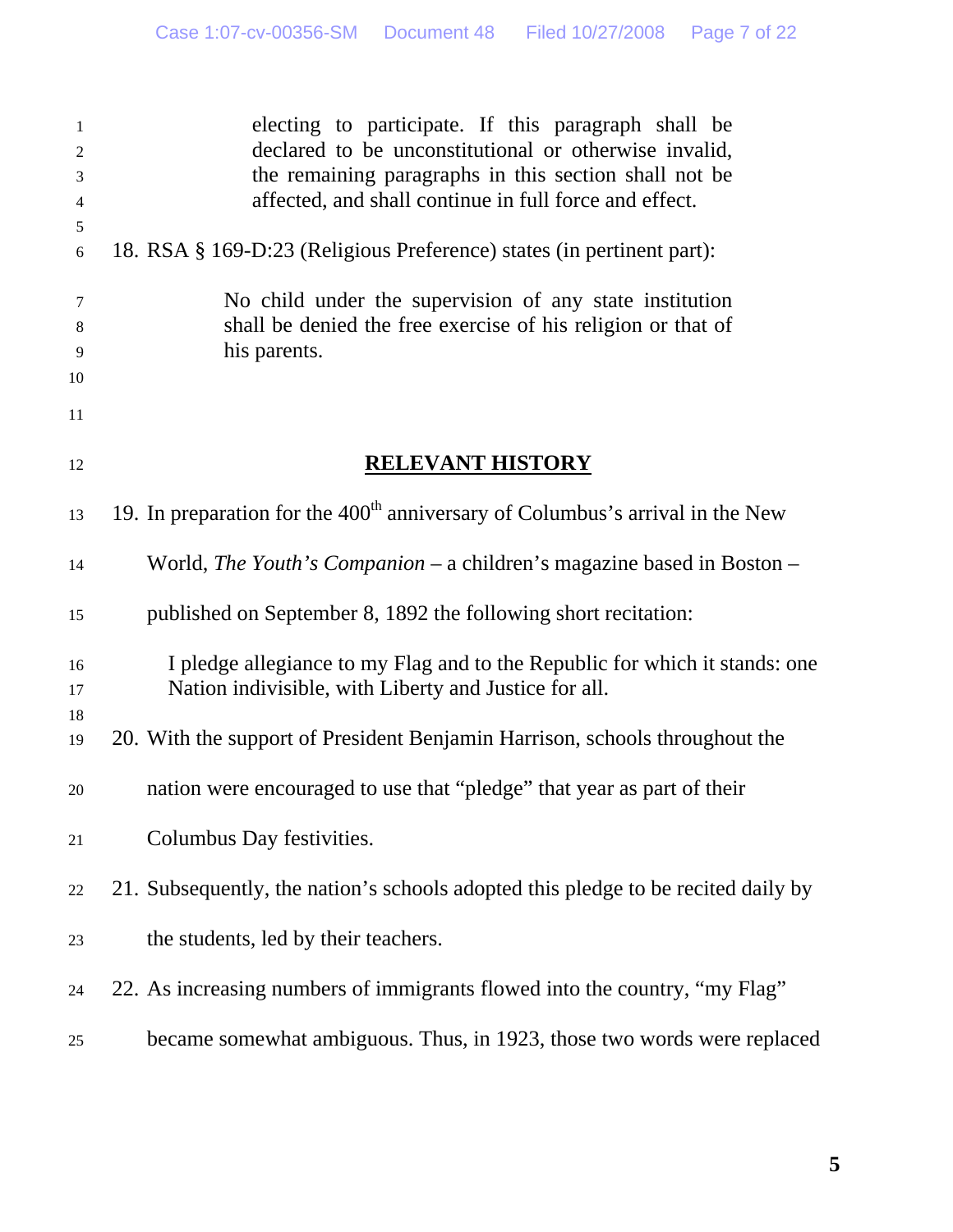|   | by "the flag of the United States." The phrase "of America" was appended a |  |  |
|---|----------------------------------------------------------------------------|--|--|
| 2 | year later.                                                                |  |  |

| 3                         | 23. In 1942, Congress sent a joint resolution regarding an official Code of Flag                                                                                         |
|---------------------------|--------------------------------------------------------------------------------------------------------------------------------------------------------------------------|
| $\overline{4}$            | Etiquette to President Franklin D. Roosevelt. The president approved the                                                                                                 |
| 5                         | resolution and Pub. L. No. 622, 56 Stat. 380 took effect on June 22 of that year.                                                                                        |
| 6                         | 24. Section (7) of Pub. L. No. 622, 56 Stat. 380 contained the Pledge of Allegiance                                                                                      |
| $\boldsymbol{7}$          | to the Flag of the United States of America (hereinafter "the Pledge"). It read:                                                                                         |
| 8<br>$\overline{9}$<br>10 | I pledge allegiance to the flag of the United States of America and to the<br>Republic for which it stands, one Nation indivisible, with liberty and justice<br>for all. |
| 11<br>12                  | 25. It is to be noted that there is and was nothing religious in the 1942 version of                                                                                     |
| 13                        | the Pledge.                                                                                                                                                              |
| 14                        | 26. In 1954, Congress promulgated its Act of June 14, 1954, Pub. L. No. 396, 68                                                                                          |
| 15                        | Stat. 249 (hereafter "Act of 1954"). The sole legislative purpose of that $Act -$                                                                                        |
| 16                        | as stated by Congress, itself – was to spatchcock the two words "under God"                                                                                              |
| 17                        | into the previously secular Pledge. <sup>1</sup> As codified in 4 U.S.C. § 4, the Pledge of                                                                              |
| 18                        | Allegiance to the Flag of the United States of America now reads:                                                                                                        |

<sup>&</sup>lt;sup>1</sup> "Section 7 of [the Act of June 22, 1942] contains the pledge of allegiance to the flag; and it is the purpose of this proposed legislation to amend that pledge by adding the words 'under God' so as to make it read, in appropriate part, 'one Nation under God, indivisible,'." H.R. 1693, 83<sup>rd</sup> Cong., 2d Sess., reprinted in 1954 U.S. Code Cong. & Ad. News, vol. 2: 2339, 2340.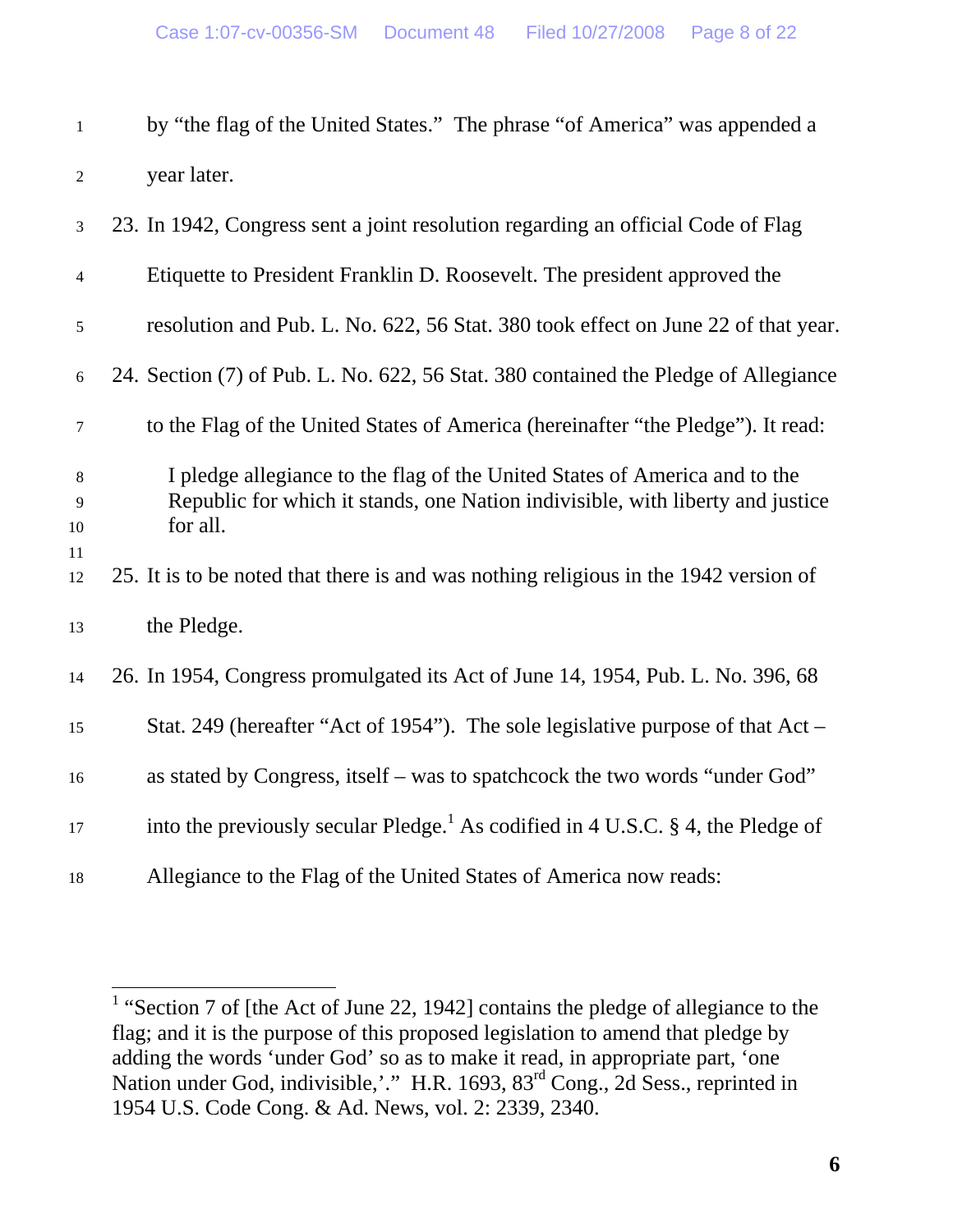| $\mathbf{1}$<br>$\overline{c}$<br>$\mathfrak{Z}$<br>$\overline{4}$ | I pledge allegiance to the flag of the United States of America, and to the<br>Republic for which it stands, one Nation under God, indivisible, with liberty<br>and justice for all.     |
|--------------------------------------------------------------------|------------------------------------------------------------------------------------------------------------------------------------------------------------------------------------------|
| 5                                                                  | 27. The text of the phrase that the Act of 1954 intruded into the Pledge of                                                                                                              |
| 6                                                                  | Allegiance is "under God." This is patently, facially, unquestionably and                                                                                                                |
| 7                                                                  | clearly religious text.                                                                                                                                                                  |
| $\,8\,$                                                            | 28. The legislative history demonstrates that the Act of 1954 was passed for the                                                                                                         |
| $\overline{9}$                                                     | purposes of endorsing (Christian) Monotheism and disapproving of Atheism.                                                                                                                |
| 10                                                                 | As the Report accompanying the legislation clearly enunciated:                                                                                                                           |
| 11<br>12<br>13<br>14<br>15                                         | The inclusion of God in the Pledge, therefore, would<br>further acknowledge the dependence of our people and<br>our Government upon the moral directions of the<br>Creator. <sup>2</sup> |
| 16                                                                 | 29. Not only was Congress intent upon espousing the value of Monotheism, but it                                                                                                          |
| 17                                                                 | simultaneously had in mind the denigration of Atheism, as it wrote that "[t]he                                                                                                           |
| 18                                                                 | inclusion of God in the Pledge" also "would serve to deny the atheistic and                                                                                                              |
| 19                                                                 | materialistic concepts of communism." <sup>3</sup>                                                                                                                                       |
| 20                                                                 | 30. The history also reveals that our representatives specifically intended for the                                                                                                      |
| 21                                                                 | new religious verbiage to be recited by public school children in the public                                                                                                             |
| 22                                                                 | schools. As President Eisenhower noted as he signed the Act of 1954 into law:                                                                                                            |

 $\overline{\phantom{a}}$ <sup>2</sup> H.R. 1693, 83<sup>rd</sup> Cong., 2d Sess., at 2. It might be emphasized that "**the C**reator," not "a creator," was written. This demonstrates that it was the (Judeo-) Christian Creator to which Congress was referring.  $3 \underline{\mathsf{Id}}$ .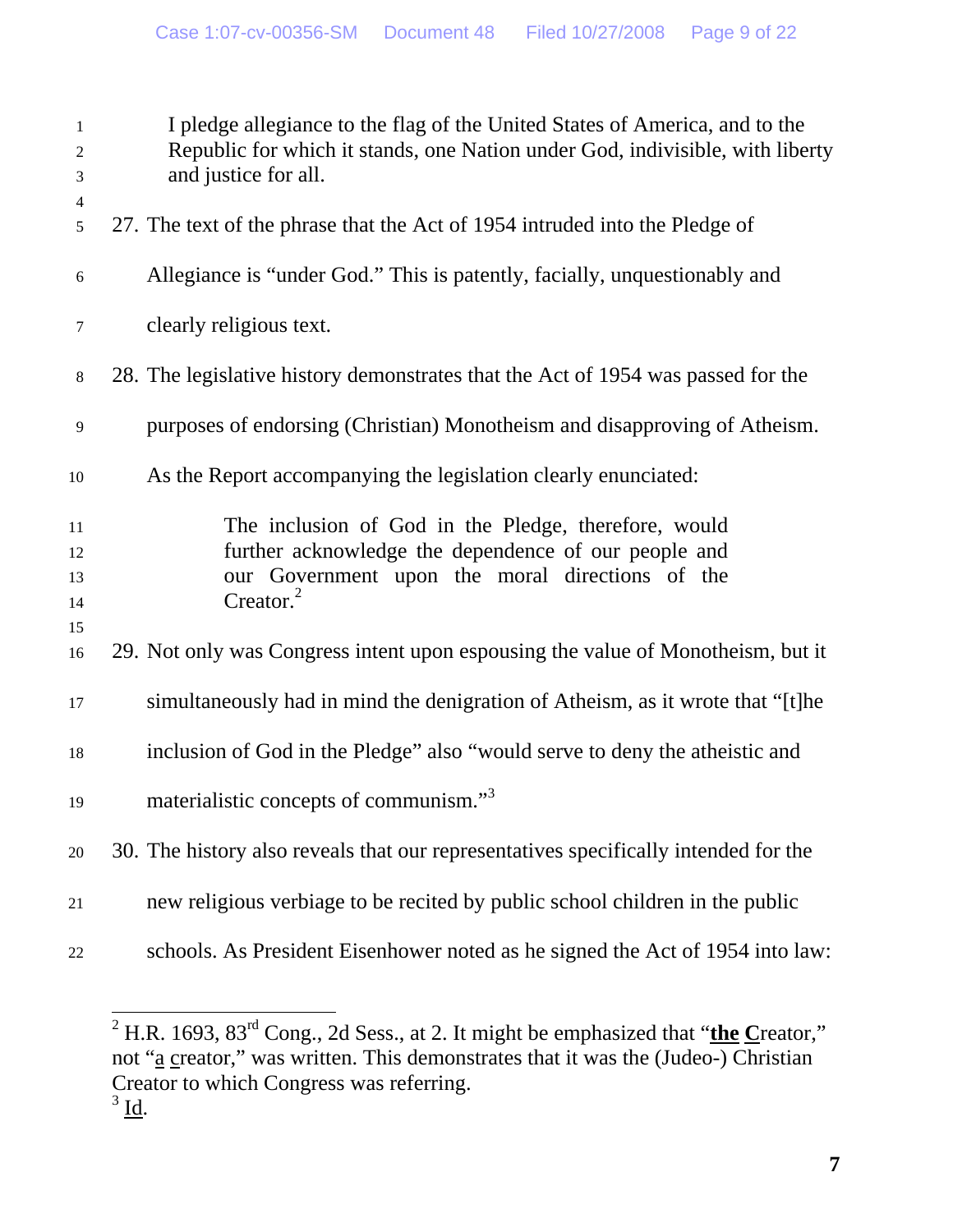| $\mathbf{1}$<br>$\overline{2}$ | From this day forward the millions of our schoolchildren<br>will daily proclaim in every city and town, every village |
|--------------------------------|-----------------------------------------------------------------------------------------------------------------------|
| $\mathfrak{Z}$                 | and rural schoolhouse the dedication of our Nation and                                                                |
| $\overline{4}$                 | our people to the Almighty.                                                                                           |
| 5                              |                                                                                                                       |
| 6                              | 31. That the purpose of the Act of 1954 was purely religious can also be noted by                                     |
| $\tau$                         | its association with religion in the minds of the legislators. Rep. Oliver Bolton                                     |
| $\,8\,$                        | of Ohio (who sponsored one of the eighteen versions of the Bill) called the                                           |
| 9                              | White House regarding a picture taking during that year's Flag Day ceremony.                                          |
| 10                             | He recommended "that a Protestant, a Catholic and a Jew be in the group." <sup>4</sup>                                |
| 11                             | 32. Similarly, Rep. Peter Rodino of New Jersey asked his colleagues in the House                                      |
| 12                             | to "join together, Protestant, Jew, and Catholic, in taking this action." <sup>5</sup>                                |
| 13                             | 33. At the Flag Day ceremony itself (carried live on CBS's morning news show <sup>6</sup> ),                          |
| 14                             | Onward Christian Soldiers was played. <sup>7</sup> The lyrics to that song are:                                       |
| 15                             |                                                                                                                       |
| 16                             | Onward, Christian soldiers, marching as to war,                                                                       |
| 17                             | With the cross of Jesus going on before.                                                                              |
| 18                             | Christ, the royal Master, leads against the foe;                                                                      |
| 19                             | Forward into battle see His banners go!                                                                               |
| 20                             |                                                                                                                       |

<sup>&</sup>lt;sup>4</sup> Dwight D. Eisenhower President Library, Reports to the President on Pending Legislation prepared by the White House Records Office (Bill File) June 14, 1954 – June 18, 1954, Box No. 22.

 $\overline{a}$ 

<sup>&</sup>lt;sup>5</sup> Silk M. *Spiritual Politics: Religion and America since World War II*. (New York; Simon and Schuster, 1988) p. 100.

<sup>6</sup> Carter, Paul A. *Another Part of the Fifties*. (New York, Columbia University Press, 1983), p. 116.

<sup>7</sup> 100 Cong. Rec. 7, 8617-8618 (June 22, 1954) (Statement of Sen. Homer Ferguson).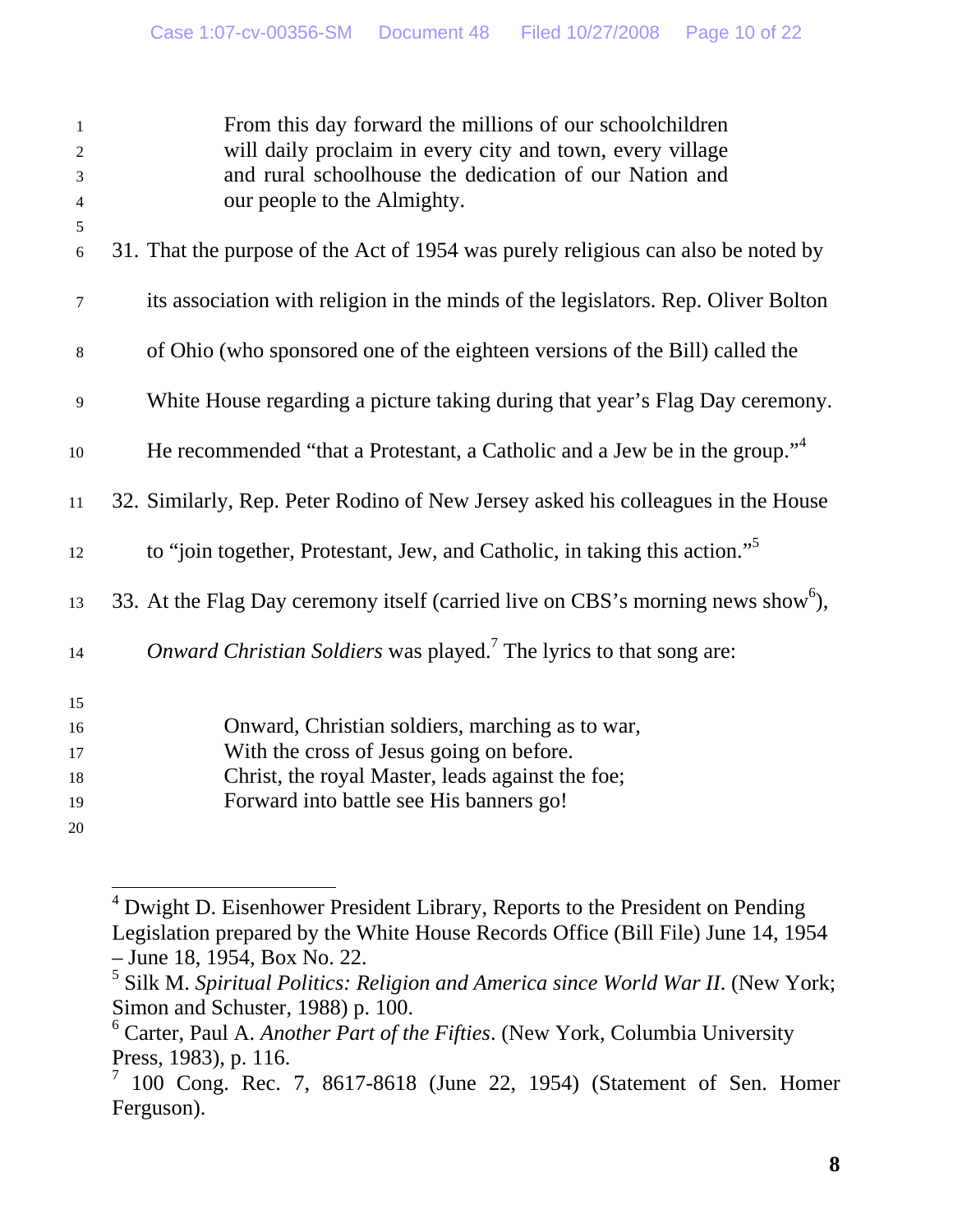| $\mathbf{1}$   | 34. As the foregoing demonstrates, Congress's actions with regard to the Act of     |
|----------------|-------------------------------------------------------------------------------------|
| $\overline{c}$ | 1954 unquestionably violated the Supreme Court's Establishment Clause               |
| 3              | tests. <sup>8</sup>                                                                 |
| 4              | 35. Additionally, Atheistic (and other non-Monotheistic) Americans have had their   |
| 5              | religious free exercise rights abridged, since they cannot attend government        |
| 6              | meetings, attend public schools or participate in other activities without being    |
| 7              | given the message that their religious beliefs are wrong.                           |
| 8              |                                                                                     |
| 9              |                                                                                     |
| 10             | <b>CLAIM FOR RELIEF</b>                                                             |
| 11             | 36. Plaintiff FFRF represents its members, including the Doe Plaintiffs, as well as |
| 12             | others who may suffer the same or similar injuries that the Doe Plaintiffs          |
| 13             | endure (as listed in the following paragraphs).                                     |
| 14             | 37. Plaintiff Jan Doe is an Atheist, who denies the existence of a God.             |
| 15             | 38. Plaintiff Pat Does is agnostic, who doubts the existence of a God.              |
| 16             | 39. Plaintiffs Jan and Pat Doe are the parents of Plaintiffs DoeChild-1, DoeChild-2 |
| 17             | and Doe-Child-3.                                                                    |

 $8$  See, e.g., Lemon v. Kurtzman, 403 U.S. 602 (1971); Lynch v. Donnelly, 465 U.S. 668, 688 (1984) (O'Connor, J., concurring).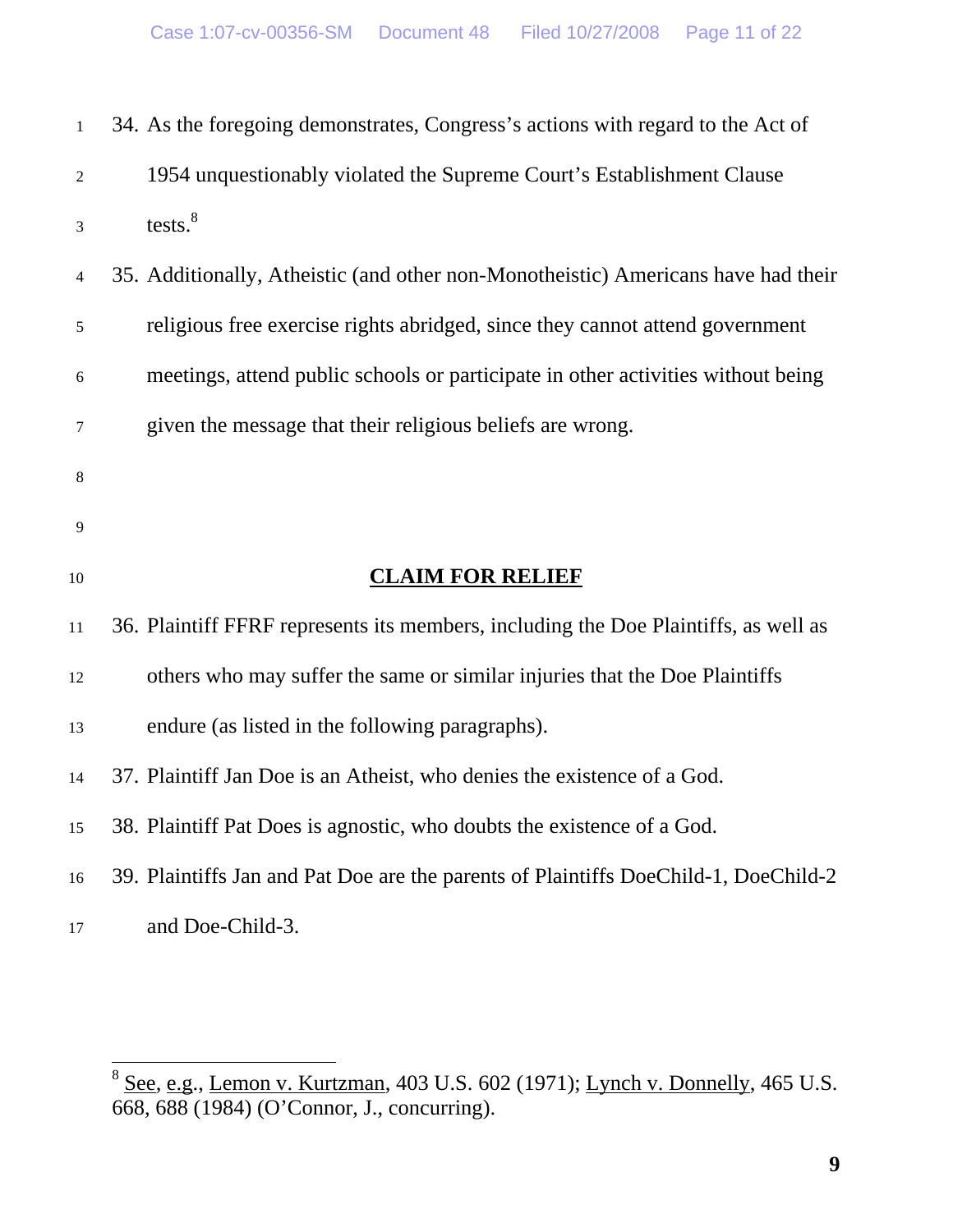| $1\,$            | 40. Plaintiff DoeChild-1 attends a public middle school jointly administered by         |
|------------------|-----------------------------------------------------------------------------------------|
| $\sqrt{2}$       | HSD and DSD. Plaintiffs, DoeChild-2 and DoeChild-3 are students at a public             |
| $\mathfrak{Z}$   | elementary school administered solely by Defendant HSD.                                 |
| $\overline{4}$   | 41. Plaintiffs DoeChild-1, DoeChild-2 and DoeChild-3 are all Atheists or                |
| $\sqrt{5}$       | agnostics, who specifically deny/doubt the existence of God.                            |
| $\sqrt{6}$       | 42. Pursuant to RSA § 194:15-c (New Hampshire School Patriot Act), Defendants           |
| $\boldsymbol{7}$ | HSD and DSD have their teachers and/or other government agents lead their               |
| $\,8\,$          | public school students in reciting the Pledge of Allegiance during school hours.        |
| $\overline{9}$   | 43. DoeChild-1, DoeChild-2 and DoeChild-3 have all been led by their public             |
| 10               | school teachers in recitations of the Pledge of Allegiance. Thus, the                   |
| 11               | DoeChildren have all repeatedly been forced by Defendant HSD's agents to                |
| 12               | confront the government's purely religious claim that this is "one Nation under         |
| 13               | God."                                                                                   |
| 14               | 44. This harm is especially onerous because it is part of a request to participate in a |
| 15               | patriotic ritual. Thus, should any Plaintiff choose not to participate, his or her      |
| 16               | patriotism is immediately called into question in front of neighbors and peers.         |
| 17               | 45. On top of all this is the fact that the procedure involves standing, facing the     |
| 18               | Flag of the United States of America, and placing one's hand over one's heart.          |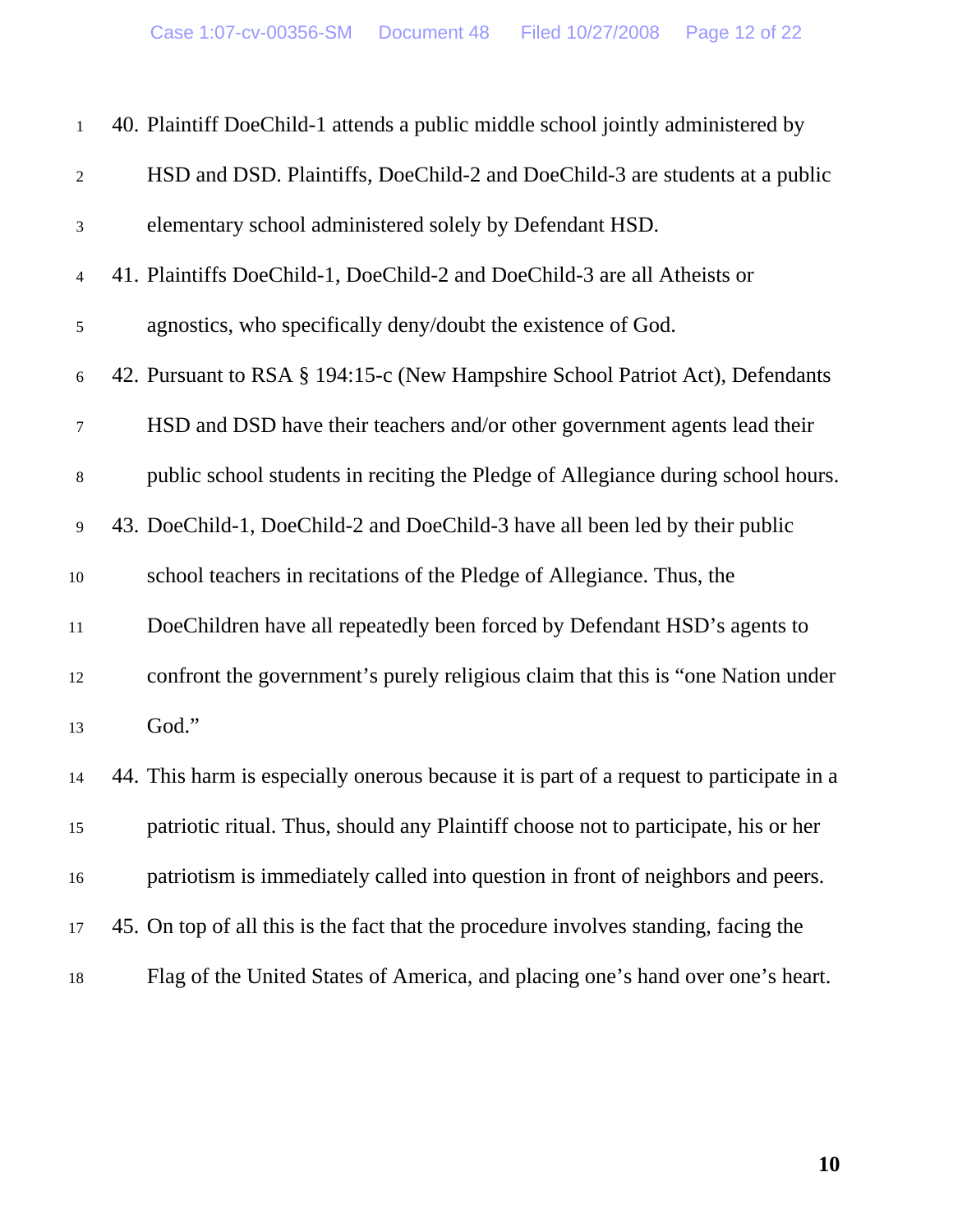| $\mathbf{1}$     | 46. Plaintiffs Jan and Pat Doe have written to the principal of their children's    |
|------------------|-------------------------------------------------------------------------------------|
| $\boldsymbol{2}$ | school, asking for assurance that the Pledge will no longer be recited in their     |
| 3                | children's classes. The principal has not provided that assurance.                  |
| $\overline{4}$   | 47. After completing elementary school in HSD, Plaintiffs DoeChild-2 and Doe-       |
| 5                | Child-3 will attend public schools run by DSD. (Plaintiff DoeChild-1 currently      |
| $6\,$            | attends a middle school run jointly by HSD and DSD.)                                |
| 7                | 48. Again, the Pledge of Allegiance, as codified in 4 U.S.C. § 4 (and as recited by |
| $8\,$            | the students in HSD and DSD), makes the purely religious claim that the             |
| 9                | United States is "one Nation under God." Plaintiffs, generally, deny that God       |
| $10\,$           | exists, and maintain that their constitutional and statutory rights are abridged    |
| $11\,$           | when the school district Defendants lead them in making this purely religious,      |
| 12               | Monotheistic claim.                                                                 |
| 13               |                                                                                     |
| 14               | <b>A. FEDERAL COUNTS</b>                                                            |
| 15               | <b>COUNT I</b>                                                                      |
| 16               | 49. The introductory allegations set forth in paragraphs 1-48 are realleged herein. |
| 17               | 50. The government-led recitations of the Pledge of Allegiance are not religiously  |
| 18               | neutral, and have religious effects, endorsing the purely religious notion that     |
| 19               | there exists a God.                                                                 |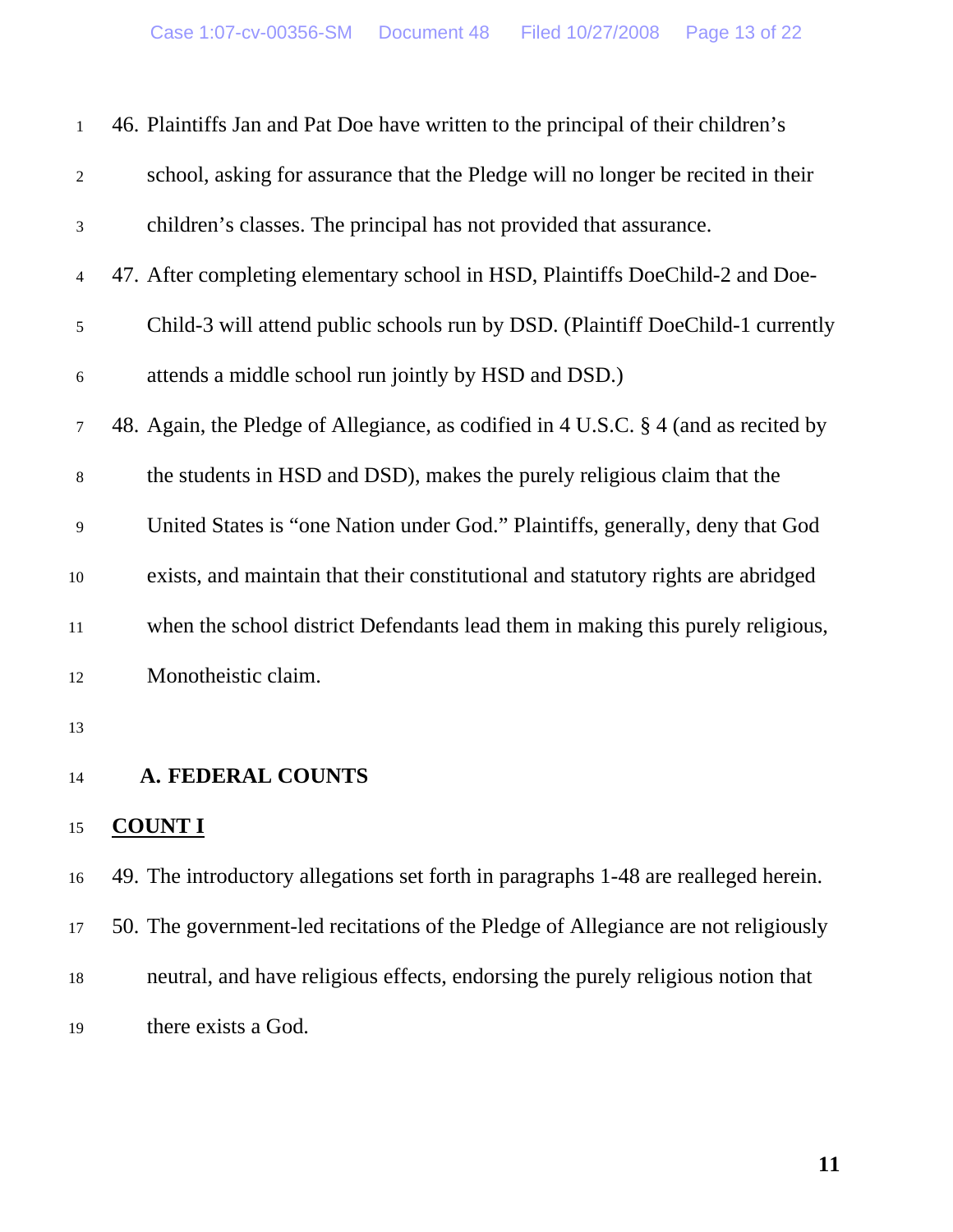| $\mathbf{1}$ | 51. The recitations also cause Plaintiffs to all suffer the specific harm that the             |
|--------------|------------------------------------------------------------------------------------------------|
| $\mathbf{2}$ | Establishment Clause seeks to prevent $-$ i.e., degradation from the equal rank                |
| 3            | of citizens on account of their religious beliefs. <sup>9</sup> In other words, as a result of |
| 4            | the Defendants' endorsement of Monotheism, Plaintiffs have suffered the                        |
| 5            | stigmatic injury of being turned into "outsiders, not full members of the                      |
| 6            | political community." Lynch v. Donnelly, 465 U.S. 668, 688 (1984)                              |
| $\tau$       | (O'Connor, J., concurring).                                                                    |
| $8\,$        | 52. Additionally, in the setting of the public schools, the impressionable young               |
| 9            | DoeChildren are coerced into joining in the recitation that the United States is               |
| $10\,$       | "one Nation under God."                                                                        |
| 11           | 53. In view of the foregoing, Plaintiffs' rights under the Establishment Clause are            |
| 12           | violated.                                                                                      |
| 13           |                                                                                                |
| 14           | <b>COUNT II</b>                                                                                |
| 15           | 54. The introductory allegations set forth in paragraphs 1-48 are realleged herein.            |
| 16           | 55. Plaintiffs all acknowledge and stipulate to the fact that none of them are or              |
| 17           | have been actually compelled to say the words, "under God," in the Pledge of                   |

<sup>&</sup>lt;sup>9</sup> "It degrades from the equal rank of Citizens all those whose opinions in Religion do not bend to those of the Legislative authority." Madison, James. *The writings of James Madison : comprising his public papers and his private correspondence, including numerous letters and documents now for the first time printed.* Gaillard Hunt, ed. 9 vols. (New York: G.P.Putnam's Sons; 1901), Vol. II, p. 188.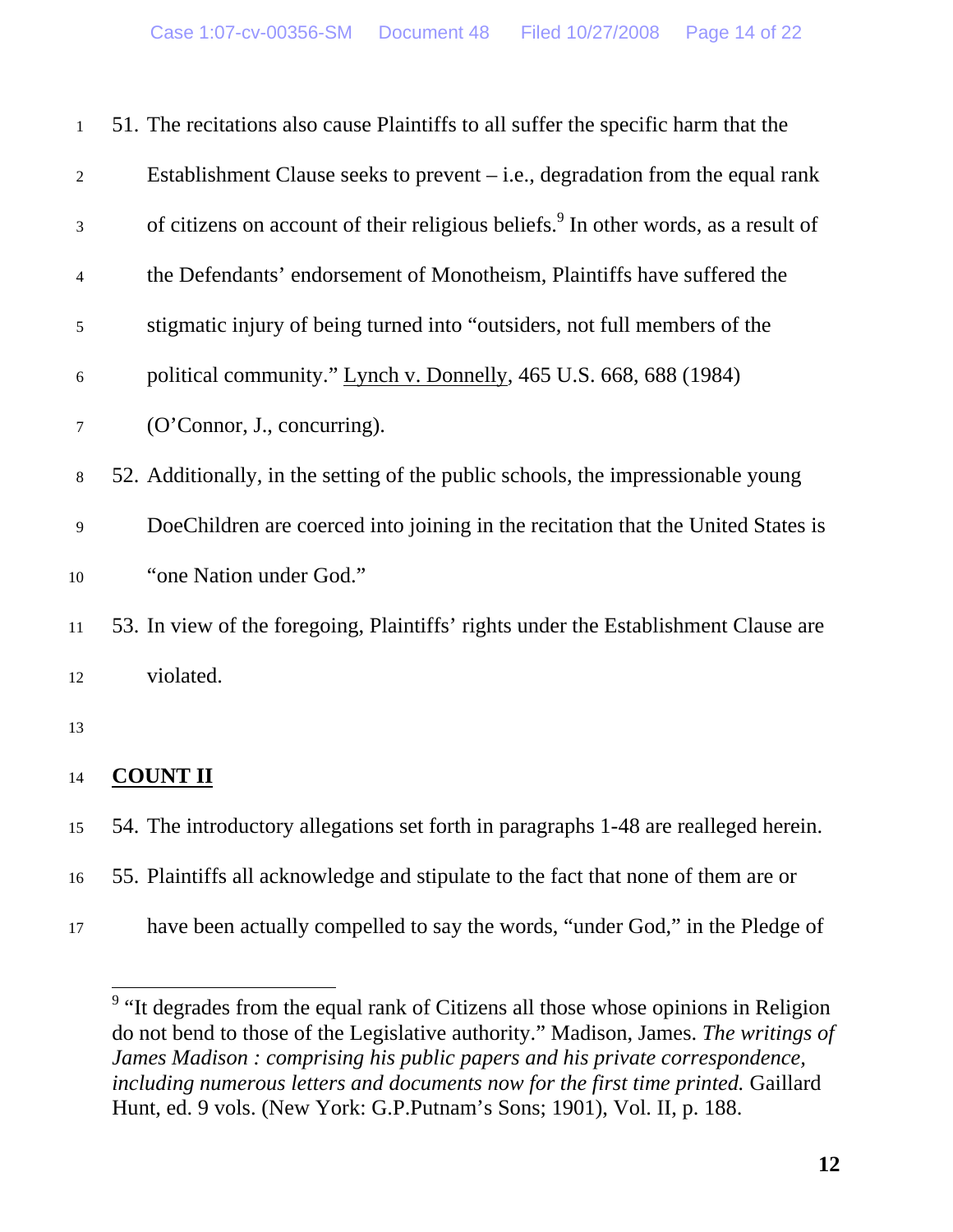| Allegiance. However, due to the setting and peer pressures, the three |  |  |  |
|-----------------------------------------------------------------------|--|--|--|
|                                                                       |  |  |  |

# 2 DoeChildren have all been coerced.<sup>10</sup>

3 56. Coercion of small children to recite a purely religious ideology – especially 4 when it is completely contrary to the religious ideology their parents wish to 5 have instilled in them – violates the children's rights to the Free Exercise of 6 their religion.

7

# 8 **COUNT III**

9 57. The introductory allegations set forth in paragraphs 1-48 are realleged herein.

10 58. Part of a parent's free exercise right is the right to instill his or her religious

11 values in his or her children without governmental interference or influence.

12 59. Defendants are interfering with and/or influencing Jan Doe's and Pat Doe's

13 abilities to instill their religious values in their children.

14 60. Accordingly, the Doe parents' Free Exercise rights are being infringed.

15

# 16 **COUNT IV**

- 17 61. The introductory allegations set forth in paragraphs 1-48 are realleged herein.
- 18 62. Defendants have a duty to show equal respect to Plaintiff's religious beliefs.

<sup>&</sup>lt;sup>10</sup> "I think there is a clear difference between compulsion ( $\overline{Barnette}$ ) and coercion (Lee)." Elk Grove Unified Sch. Dist. v. Newdow, 124 S. Ct. 2301, 2328 n.4 (2004) (Rehnquist, C.J., concurring).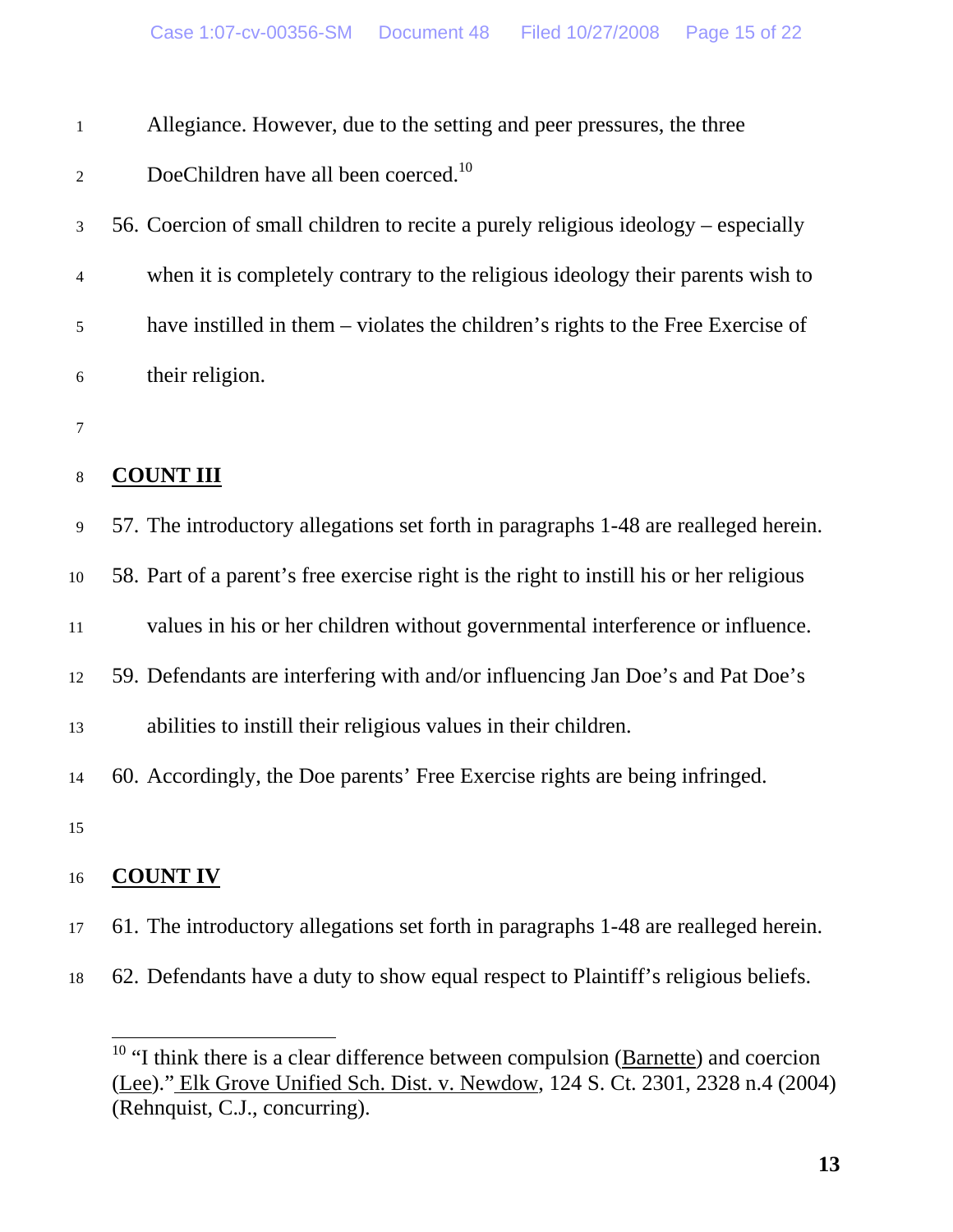| $\mathbf{1}$   | 63. In leading public school students (and others) in claiming that there exists a         |
|----------------|--------------------------------------------------------------------------------------------|
| $\overline{2}$ | God, Defendants have breached, and continue to breach, that duty.                          |
| 3              | 64. Additionally, by endorsing the religious notion that God exists, the now-              |
| 4              | religious Pledge creates a societal environment where prejudice against                    |
| 5              | Atheists – and, thus, against Plaintiffs here – is perpetuated.                            |
| $6\,$          | 65. Assuming, <i>arguendo</i> , that there is a compelling interesting in leading children |
| 7              | and other citizens in pledging allegiance to the flag, there is no such                    |
| 8              | compelling interest in including purely Monotheistic religious dogma in any                |
| 9              | given pledge.                                                                              |
| 10             | 66. Accordingly, Plaintiffs' rights under the Due Process and Equal Protection             |
| $11\,$         | provisions of the Fourteenth Amendment have been violated.                                 |
| 12             |                                                                                            |
| 13             | <b>COUNT V</b>                                                                             |
| 14             | 67. The introductory allegations set forth in paragraphs 1-48 are realleged herein.        |
| 15             | 68. There is a federal constitutional right of parenthood, which includes the right to     |
| 16             | instill the religious beliefs chosen by the parents, free of governmental                  |
| 17             | interference. Wisconsin v. Yoder, 406 U.S. 205 (1972). <sup>11</sup>                       |

<sup>&</sup>lt;sup>11</sup> Of note is that the Supreme Court in  $Yoder$  highlighted that the law involved</u> (i.e., remaining in school until age 16) was "neutral on its face." 406 U.S. at 220. Obviously, the Pledge statute is anything but neutral.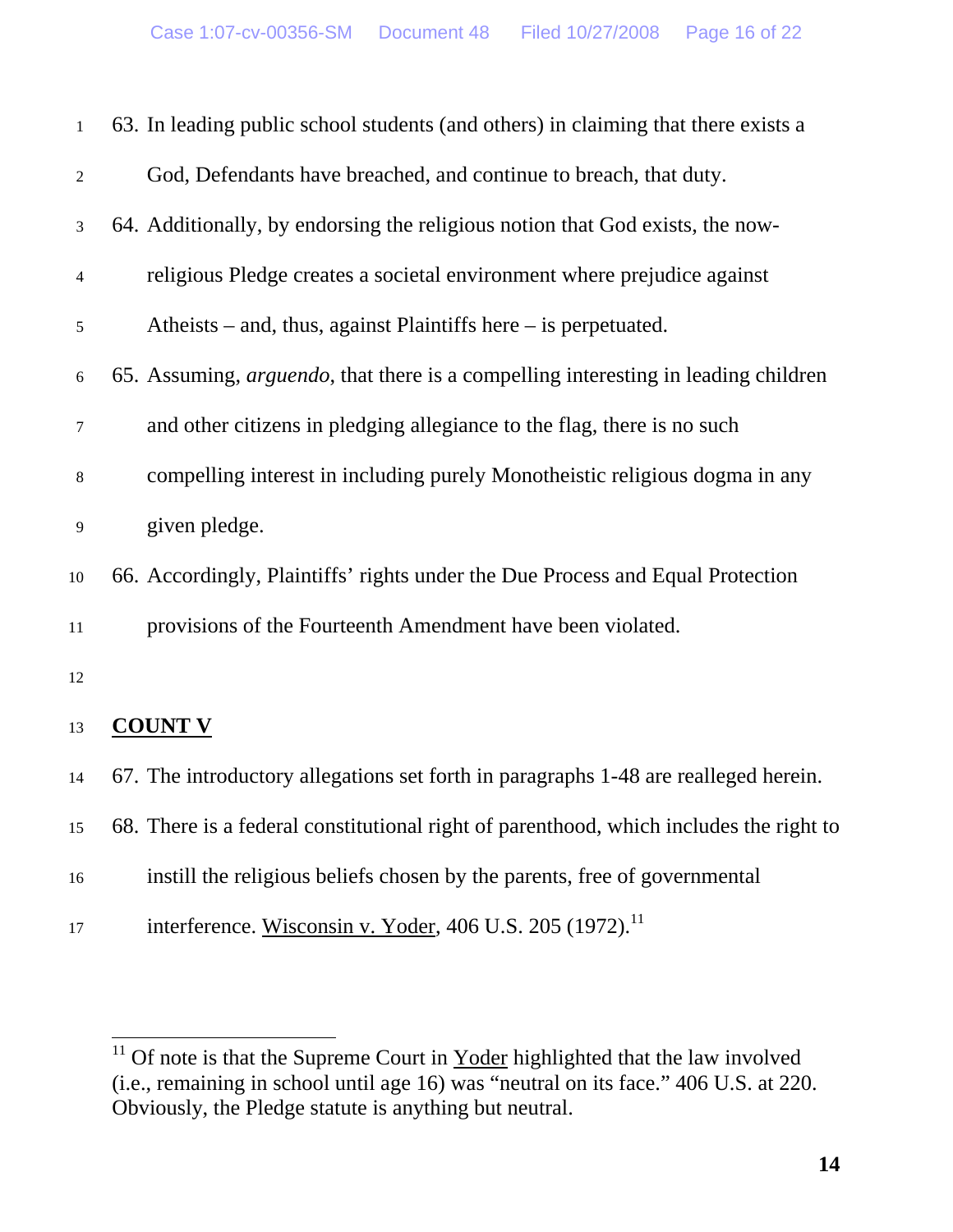| $\mathbf{1}$   | 69. There is a corresponding right in children to be instructed in the religion of  |
|----------------|-------------------------------------------------------------------------------------|
| $\sqrt{2}$     | their parents, also free of governmental interference. Id., at 215, 233. See also   |
| $\mathfrak{Z}$ | dissenting opinion of Justice Douglas, generally.                                   |
| $\overline{4}$ | 70. Defendants interfere with those rights when they claim, as they do by having    |
| $\mathfrak{S}$ | their teachers lead their classes in recitations of the Pledge, that there exists a |
| 6              | God.                                                                                |
| $\tau$         | 71. In fact, that interference is extreme, as Defendants – with their "power,       |
| $\,8\,$        | prestige and financial support," Engel v. Vitale, 370 U.S. 421, 431 (1962) – tell   |
| $\overline{9}$ | the DoeChildren, in essence, "Your parents' religious beliefs are wrong."           |
| $10\,$         | 72. Accordingly, Defendants have violated – and continue to violate – Jan Doe's     |
| $11\,$         | and Pat Doe's federal rights of parenthood, as well as the concomitant rights of    |
| 12             | the DoeChildren.                                                                    |
| 13             |                                                                                     |
| 14             |                                                                                     |
| 15             | <b>B. STATE COUNTS</b>                                                              |
| 16             | <b>COUNT VI</b>                                                                     |
| 17             | 73. The introductory allegations set forth in paragraphs 1-48 are realleged herein. |
| 18             | 74. In addition to breaching their duties to protect Plaintiffs against this harm   |
| 19             | under federal law, Defendants are also breaching their duties under Article 6       |
| $20\,$         | (Morality and Piety) of the New Hampshire Constitution.                             |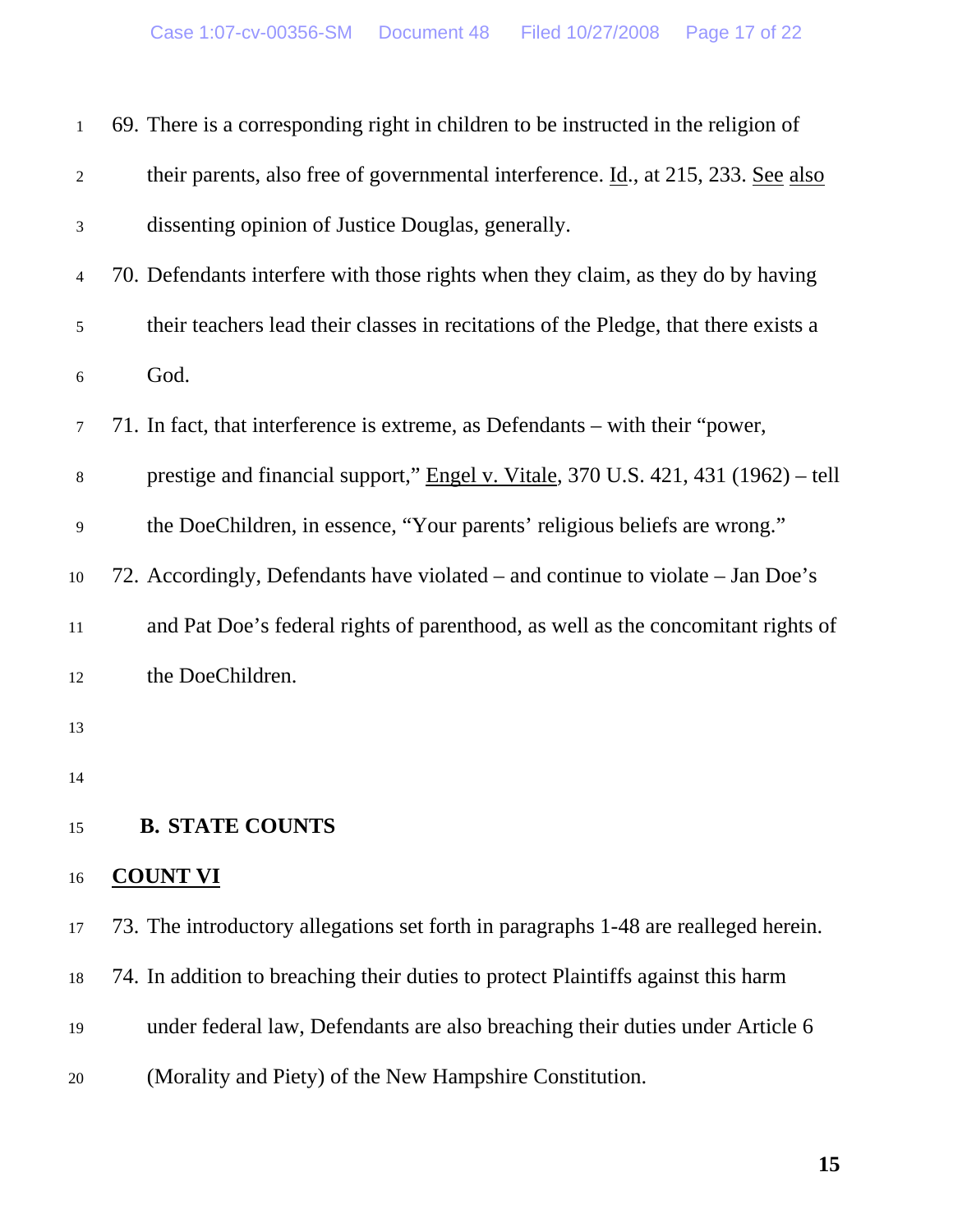| $\mathbf{1}$ | 75. Specifically, by asking small schoolchildren to stand, place their hands over     |
|--------------|---------------------------------------------------------------------------------------|
| 2            | their hearts and affirm that ours is "one Nation under God," Defendants are           |
| 3            | establishing the subordination of those who deny the existence of any god to          |
| 4            | those who believe God exists.                                                         |
| 5            |                                                                                       |
| 6            | <b>COUNT VII</b>                                                                      |
| $\tau$       | 76. The introductory allegations set forth in paragraphs 1-48, 55 and 56 are          |
| 8            | realleged herein.                                                                     |
| 9            | 77. Defendants have violated the DoeChildren's Free Exercise rights under RSA §       |
| 10           | 169-D:23.                                                                             |
| 11           |                                                                                       |
| 12           | <b>COUNT VIII</b>                                                                     |
| 13           | 78. The introductory allegations set forth in paragraphs 1-48, and 68-71 are          |
| 14           | realleged herein.                                                                     |
| 15           | 79. Accordingly, Defendants have violated – and continue to violate – Jan Doe's       |
| 16           | and Pat Doe's state rights of parenthood, Sanborn v. Sanborn, 123 N.H. 740            |
| 17           | (1983), as well as the associated state rights of the DoeChildren. $\underline{Id}$ . |
| 18           |                                                                                       |
| 19           | <b>COUNT IX</b>                                                                       |

20 80. The introductory allegations set forth in paragraphs 1-48 are realleged herein.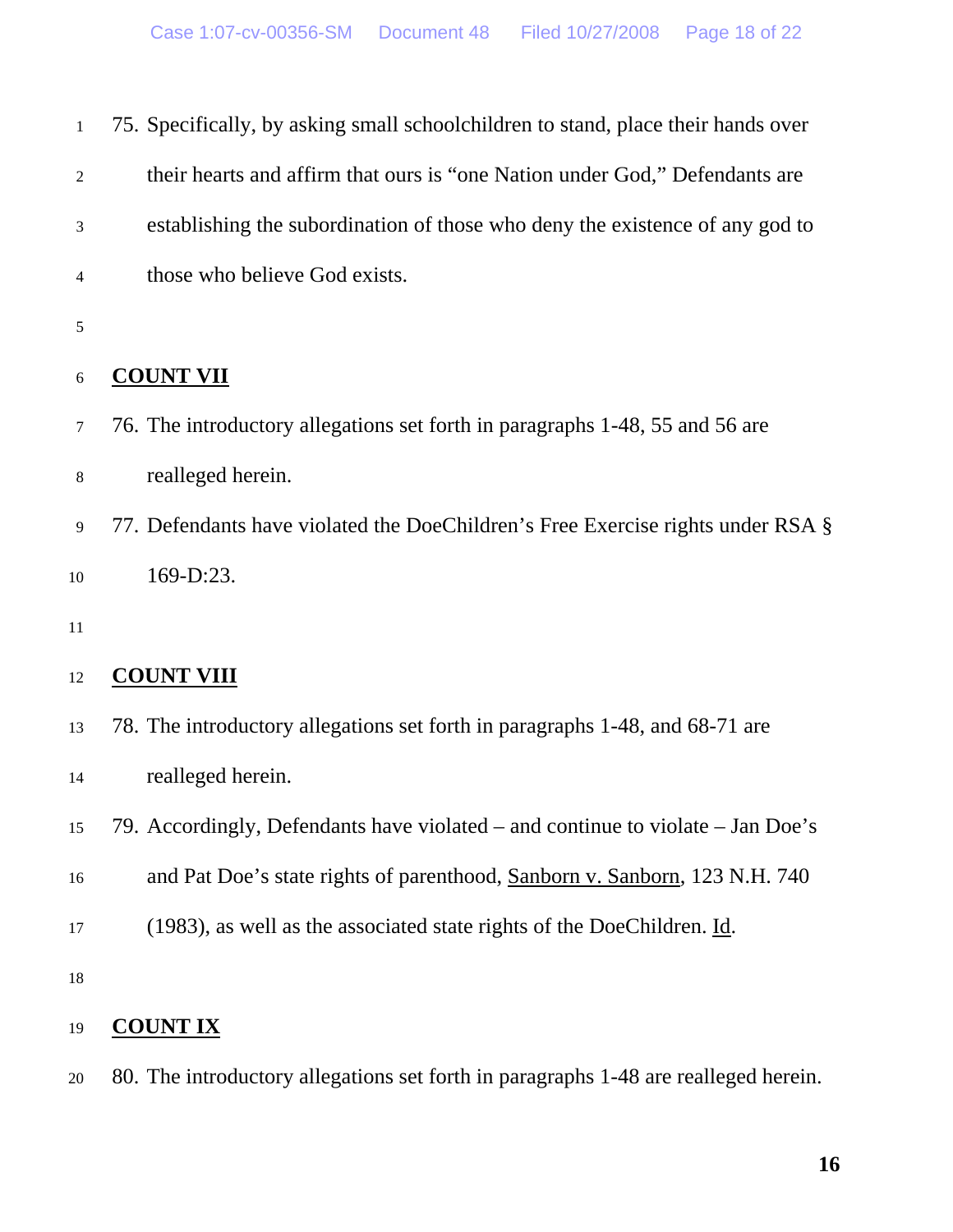| $\mathbf{1}$   | 81. The very purpose of the Pledge of Allegiance to the $Flag - as can be$            |
|----------------|---------------------------------------------------------------------------------------|
| $\sqrt{2}$     | appreciated from its legislative history $-$ is to provide a means of                 |
| 3              | demonstrating patriotism and engendering national unity.                              |
| $\overline{4}$ | 82. By placing the religious words "under God" into the Pledge, Congress not only     |
| $\sqrt{5}$     | interfered with the patriotism and national unity the Pledge was meant to             |
| 6              | engender, but it actually fostered divisiveness.                                      |
| $\tau$         | 83. Defendants' Pledge recitations lead to the same undesirable outcome.              |
| $8\,$          | 84. Accordingly, in addition to its constitutional and statutory infirmities, the use |
| 9              | of a Pledge of Allegiance containing the words "under God" is void as against         |
| $10\,$         | public policy.                                                                        |
| $11\,$         |                                                                                       |
| 12             | *****                                                                                 |
| 13             |                                                                                       |
| 14             | 85. It should be noted that Plaintiffs are making no objection to the recitation of a |
| 15             | patriotic Pledge of Allegiance. The government is certainly within its right to       |
| 16             | foster patriotism, and it may certainly make the determination that recitation of     |
| 17             | a Pledge of Allegiance serves that purpose. However, government may not               |
| 18             | employ or include sectarian religious dogma towards this end.                         |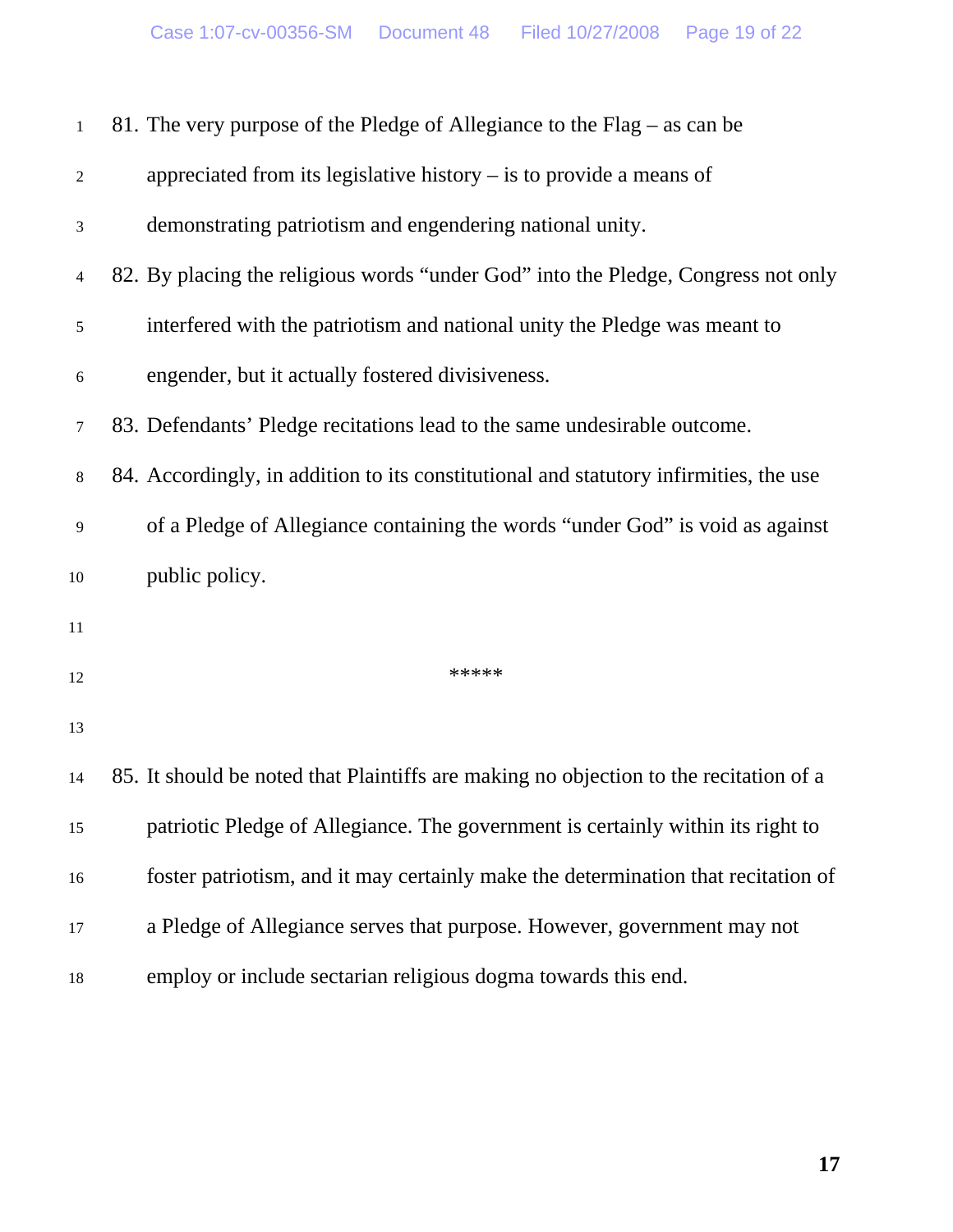|                     |                | PRAYER FOR RELIEF                                                            |
|---------------------|----------------|------------------------------------------------------------------------------|
| $\mathfrak{2}$<br>3 |                | WHEREFORE, Plaintiff prays for relief and judgment as follows:               |
| $\overline{4}$      | $\mathbf{I}$ . | To declare that by having their agents leading Plaintiffs and their peers in |
| 5                   |                | reciting the Pledge of Allegiance, Defendants HSD and DSD violate the        |
| 6                   |                | Establishment and Free Exercise Clauses of the First Amendment, the Due      |
| 7                   |                | Process and Equal Protection Clauses of the Fourteenth Amendment, Article    |
| 8                   |                | 6 of the New Hampshire Constitution, and New Hampshire RSA § 169-            |
| 9                   |                | D:23;                                                                        |
| 10                  | П.             | To declare that RSA § 194:15-c (New Hampshire School Patriot Act) is void    |
| 11                  |                | as against public policy;                                                    |

# 12 III. To enjoin Defendants HSD and DSD from using the now-sectarian Pledge of 13 Allegiance in the public schools within its jurisdictions;

- 14 IV. To allow Plaintiffs to recover costs, expert witness fees, attorney fees, etc. as 15 may be allowed by law; and
- 16 V. To provide such other and further relief as the Court may deem proper.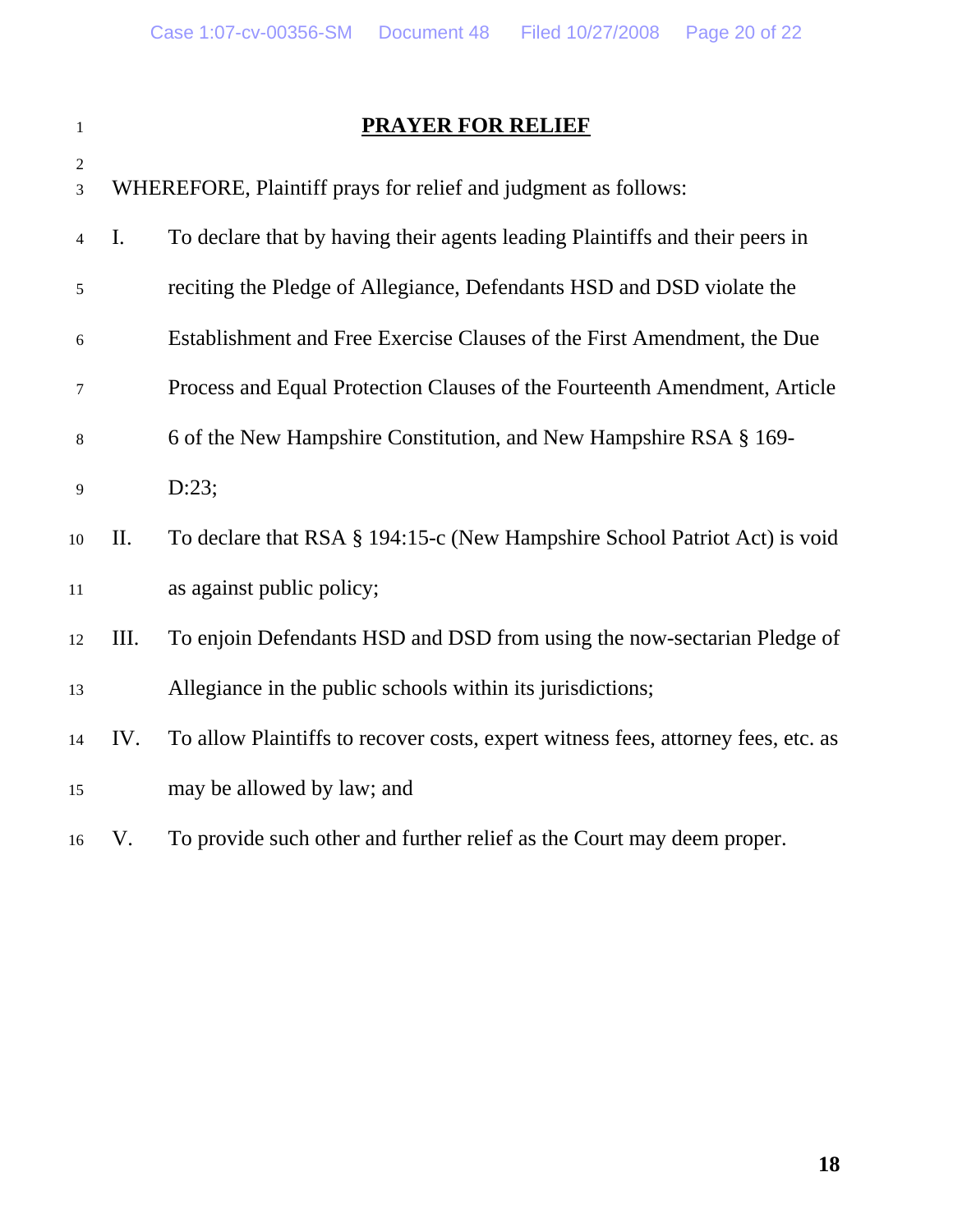#### Respectfully submitted,

/s/ - Michael Newdow /s/ - Rosanna Fox

Counsel for Plaintiffs 12 Eldorado Circle PO Box 233345 Sacramento CA 95823 Nashua, NH 03062

Phone: (916) 427-6669 Phone: (603) 318-8479

E-mail: NewdowLaw@cs.com E-mail: rosief13@comcast.net

Michael Newdow, *pro hac vice* Rosanna Fox, NH SBN: 17693

October 27, 2008